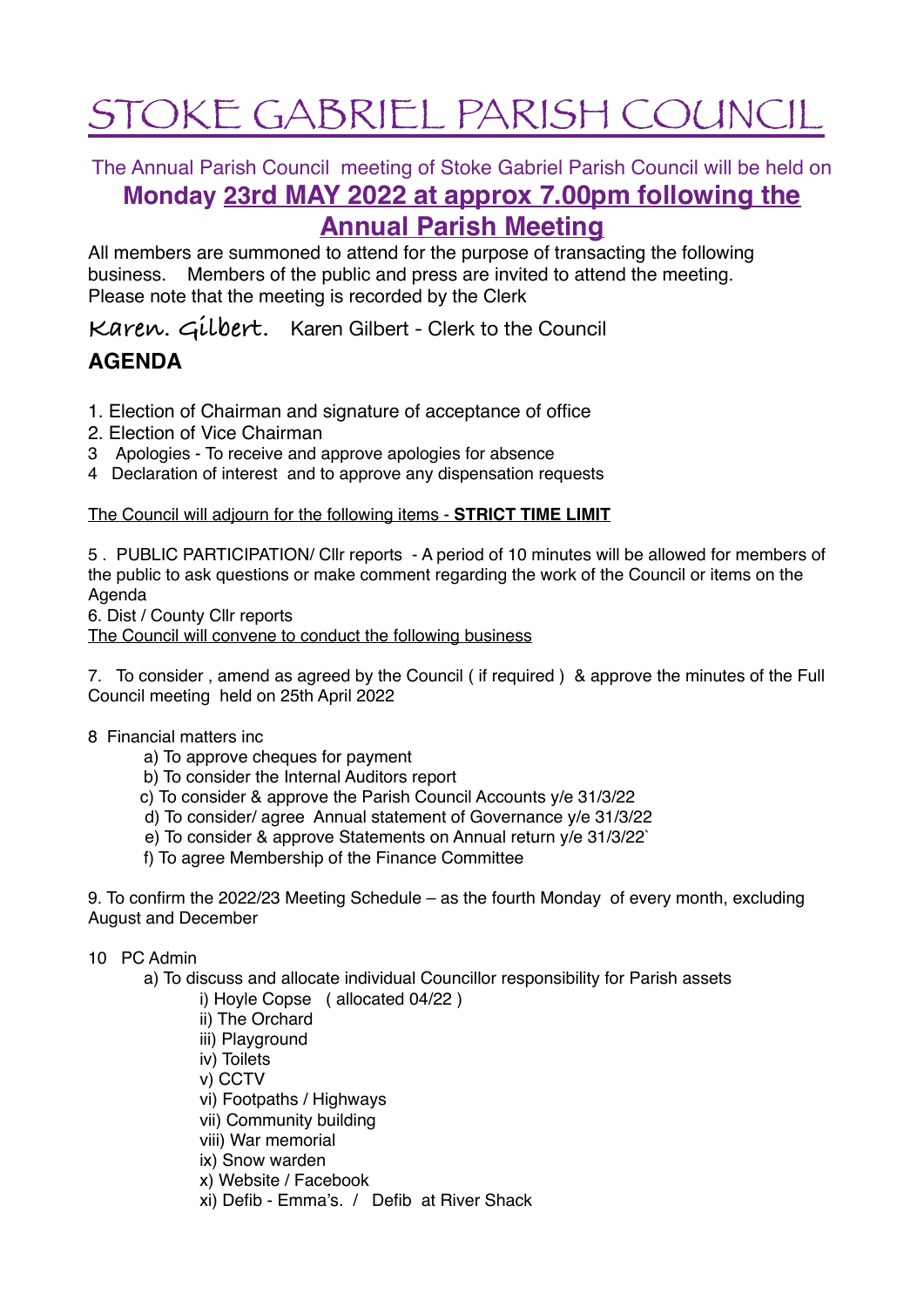11 To review the following Policies, Documents and Procedures and agree to re-adopt or instruct a detailed review where appropriate:

- Standing Orders TO NOTE new Standing orders available/ to be adopted autumn 2022
- **Einancial Regulations NOTE requires updating per Internal audit**
- Complaints Policy
- Publication Scheme
- **Social Media Policy**
- **Data Retention Schedule**
- Freedom of Information Policy
- **Exercial Councillors' Register of Interests**
- all Cllrs please review their own entry and complete Amendment Form (if applicable)

| 12. To confirm appointments |                      |
|-----------------------------|----------------------|
| <b>Internal Auditor</b>     | Penny Clapham        |
| Payroll                     | Hawthorns accounting |
| <b>Community Lengthsman</b> | Mike Pearey          |
| <b>Tree Warden</b>          | <b>Phil Bolt</b>     |

- 13 . Clerk's report
- 14 . Jubilee To confirm Finalised arrangements
- 15 . Scoble legacy to receive a brief update on Farm project ( Cllr Patch )
- 16 . New Grass Contract To receive a report ( Cllr King )

17. Community Building - To Note receipt of Completion statement on 28th April and note timetable / actions required

### 18. Planning applications , appeals to date & determinations received

[1202/22/FUL Mr and Mrs RJ and J Tully](http://apps.southhams.gov.uk/PlanningSearchMVC/Home/Details/221202)

New building - Waddeton Barton Waddeton Brixham TQ5 0EL

[0965/22/FUL Mr Mike Hill](http://apps.southhams.gov.uk/PlanningSearchMVC/Home/Details/220965)

Erection of stables and tack room

Land at SX 849 588 Coombe House Lane Aish Stoke Gabriel TQ9 6PU

[1505/22/TCA Mr Stephen Austin](http://apps.southhams.gov.uk/PlanningSearchMVC/Home/Details/221505). **TO NOTE**

Tree works - for details see SHDC Rosemont Villa Paignton Road Stoke Gabriel Devon TQ9 6SJ

[1503/22/TCA Mrs Stacey Proudlove.](http://apps.southhams.gov.uk/PlanningSearchMVC/Home/Details/221503) **TO NOTE**

T1: Eucalyptus - Branch removals in accordance with the annotated images supporting the application

Stoke House Paignton Road Stoke Gabriel TQ9 6SE